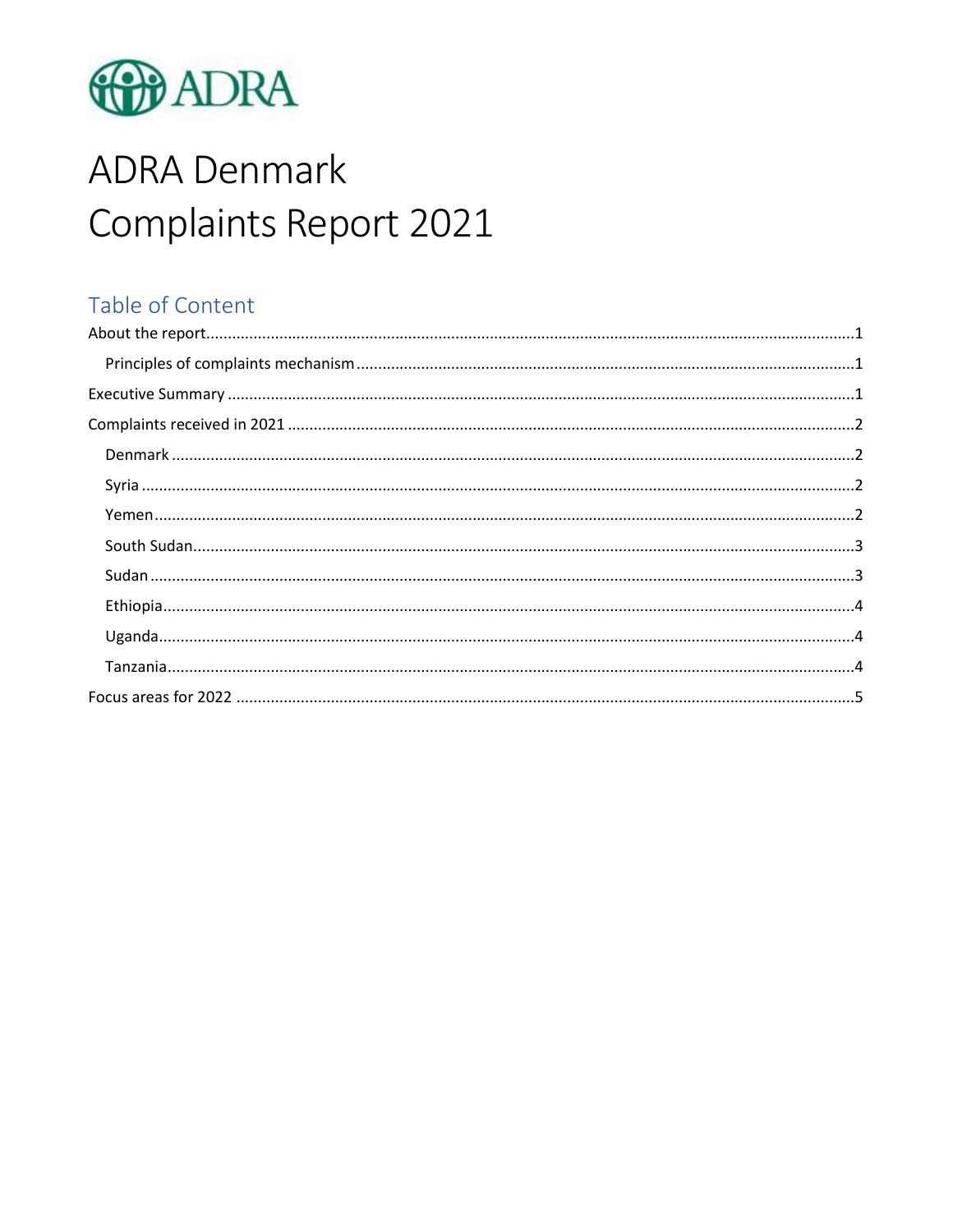# <span id="page-1-0"></span>About the report

ADRA Denmark recognises the importance and value of listening and responding to concerns and complaints. The purpose of our complaints handling procedure is to ensure that the organisation is fully accountable to all of its stakeholders, enabling them to raise complaints and concerns about the work and operations of ADRA Denmark as stipulated in ADRA Denmark's Complaints Handling Procedure (2018). We focus on effective complaints handling mechanisms that reflect the needs, expectations and rights of the complainants and address complaints in an efficient, fair and timely manner. The complaints procedures are designed to promote safety, dignity, respect for all stakeholders involved with ADRA Denmark and our programmes. We align our efforts also with ADRA International's Safeguarding Standards (2020) and ADRA Denmark's Anti-corruption and Whistle-blowing policy (April 2018). This report reflects on complaints and concerns received during the year 2021. We aim to be accountable and transparent to all our stakeholders by sharing complaints received, our action taken and the lessons we learned from it for our work.

#### <span id="page-1-1"></span>Principles of complaints mechanism

Driven by our four key organisational values, namely equality, dignity, justice, and social responsibility, ADRA's approach to welcoming and handling complaints is motivated by the following principles:

- Accessibility including ensuring that mechanisms are culturally relevant, in an appropriate location and in a language understandable by all.
- Participation including community input to design of complaints mechanisms.
- Confidentiality where appropriate, protecting identity of complainants and concerned staff and handling sensitive issues with due privacy.
- Safety seeking to ensure that no one is put at risk due to making a complaint.
- Transparency being open about how we handle complaints, what can be complained about, and changes that have been made as a result of complaints.
- Professionalism including acting with a high level of respect and common sense, and handling complaints in a timely manner.

### <span id="page-1-2"></span>Executive Summary

In 2021, ADRA Denmark has received one complaint directly, and most of our ADRA partners in Syria, Yemen, South Sudan, Sudan, Ethiopia, Uganda and Tanzania have also received and handled complaints regarding the projects supported by ADRA Denmark as summarised below.

Developing complaints mechanisms for ADRA Denmark as well as our partners has been an ongoing process over the last few years, which has now resulted in solid policies and processes in most countries. In 2021, the focus has been on supporting the roll-out of the complaint mechanism procedures in all our partner countries, and in 2022 we will follow up and continuously support this effort.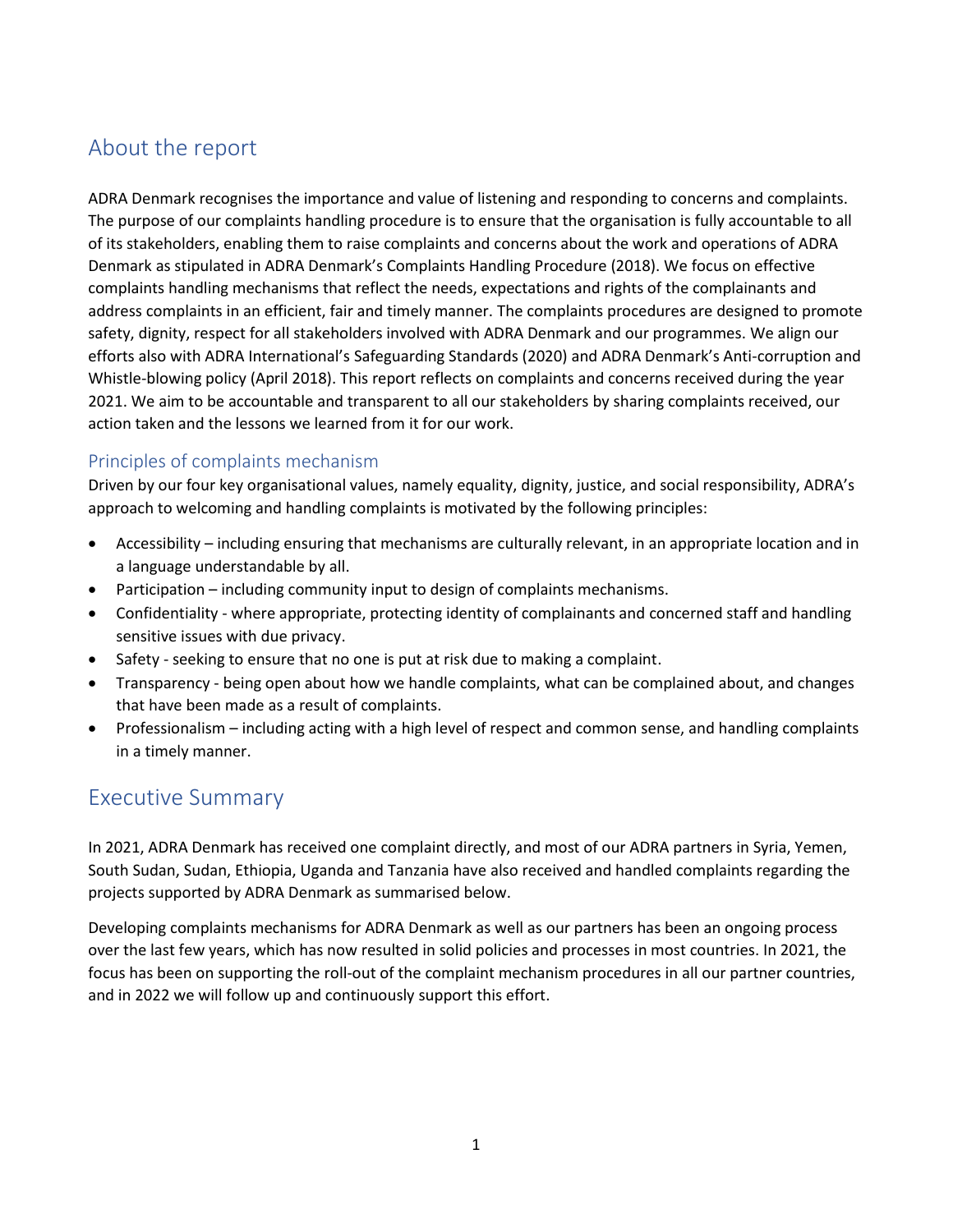# <span id="page-2-0"></span>Complaints received in 2021

#### <span id="page-2-1"></span>Denmark

In 2021, ADRA Denmark has received one complaint directly related to the door-to-door fundraising for Hjælpeaktionen.

| Types of          | 1 complaint about whether ADRA DK has permission to do door-to-door fundraising (to             |
|-------------------|-------------------------------------------------------------------------------------------------|
| complaints        | Hjælpeaktion).                                                                                  |
| <b>Complaints</b> | Send a letter to ADRA Denmark's office.                                                         |
| channels          | Contact ADRA Denmark's chairperson of the cooperation committee or any ADRA DK staff            |
|                   | member by phone, email or face-to-face.                                                         |
|                   | Fill out a form online.                                                                         |
| <b>Complaints</b> | The complainant was assured his complaint would be handled. The collector was reminded          |
| handling          | about the principles of door-to-door fundraising, and the address of the particular complainant |
|                   | will not be reached out to again.                                                               |
| <b>Lessons</b>    | At the next Hjælpeaktion door-to-door fundraising, the communications department will make      |
| learned           | it even more clear, that collectors are only to reach out to potential supporters whom they     |
|                   | know.                                                                                           |

#### <span id="page-2-2"></span>Syria

Vulnerable Communities live with Dignity (VCD) project (funded by Danida)

| <b>Types of</b>   | 1 complaint from a vendor on delayed payment due to late money transfer.               |
|-------------------|----------------------------------------------------------------------------------------|
| complaints        | 1 complaint requesting additional works.                                               |
| <b>Complaints</b> | Hotline.                                                                               |
| channels          |                                                                                        |
| <b>Complaints</b> | Share the complaint with the project manager to push the process.                      |
| handling          | Share with ADRA programs unit to take it into consideration for the next intervention. |
| <b>Lessons</b>    | To inform vendors to expect some delays in their transfers.                            |
| learned           |                                                                                        |

#### <span id="page-2-3"></span>Yemen

Emergency and Resilience Building (ERB) Project (funded by Danida)

| <b>Types of</b>   | 13 complaints asking to join Cash for Work activity.                                         |
|-------------------|----------------------------------------------------------------------------------------------|
| complaints        | 3 complaints asking to join Hygiene Kit distribution activity.                               |
|                   | 25 complaints where people wanted to check their names in the potential list provided by the |
|                   | block leaders.                                                                               |
|                   | 161 complaints where people found their area is neglected and that they have no block leader |
|                   | for their area.                                                                              |
| <b>Complaints</b> | Due to COVID-19 protocols it was not possible to meet in person at the office. Therefore,    |
| channels          | Phone and WhatsApp were the complaints channels.                                             |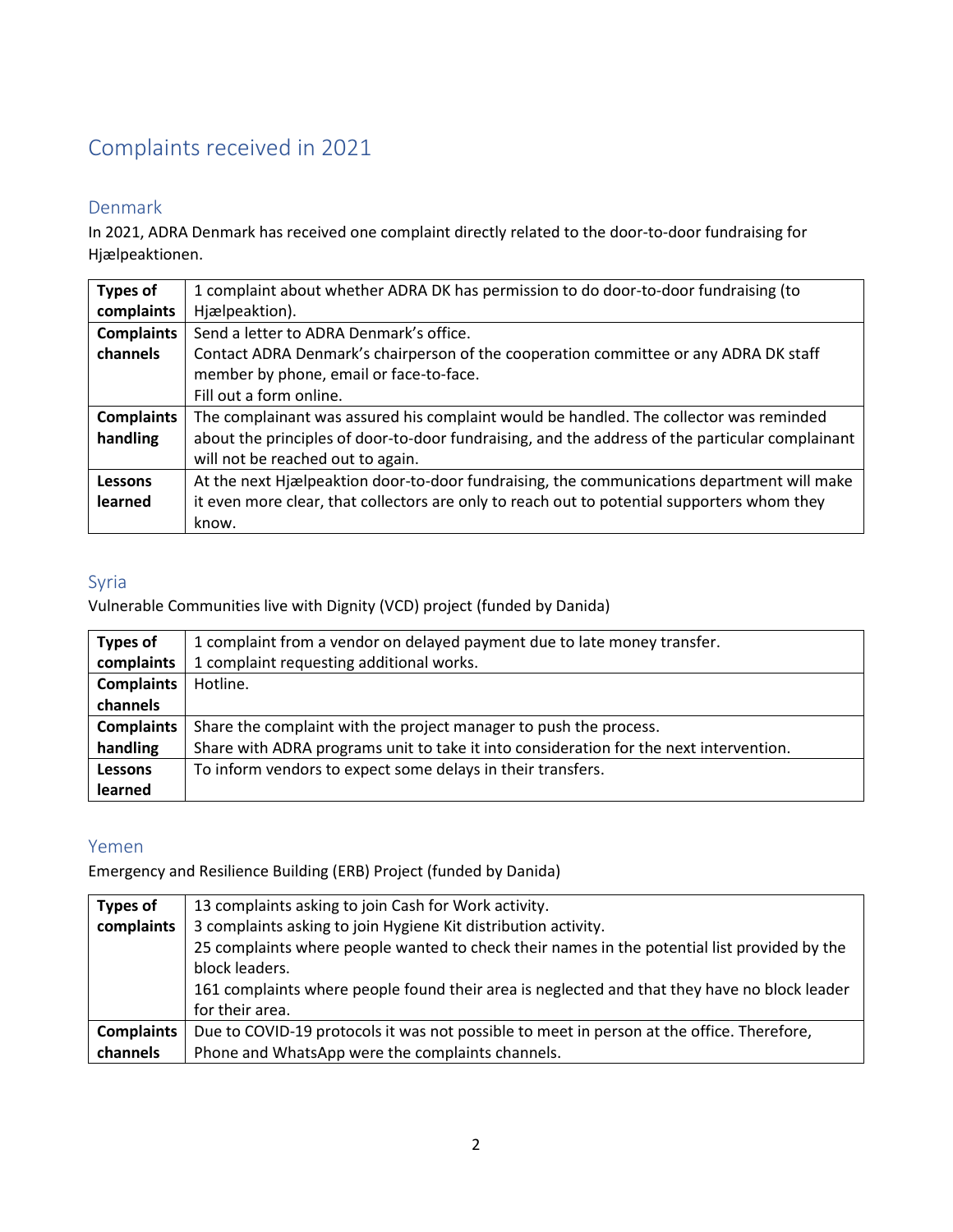| Complaints | 9 complainants were selected for Cash for Work activities and 4 were not matching the |
|------------|---------------------------------------------------------------------------------------|
| handling   | selection criteria.                                                                   |
|            | 3 were involved in the Hygiene Kit distribution.                                      |
|            | A total of the 22 complainants were registered and 3 were not registered.             |
|            | A block leader was selected for the area.                                             |
| Lessons    |                                                                                       |
| Learned    |                                                                                       |

#### <span id="page-3-0"></span>South Sudan

Building Resilience in the Education Sector (BRES) project (funded by Danida).

| <b>Types of</b>   | 3 complaints from teachers about low size of teachers' incentives, inadequate stationery,          |
|-------------------|----------------------------------------------------------------------------------------------------|
| complaints        | unequal teacher training.                                                                          |
|                   | 1 complaint from community member about delayed construction of Temporary Learning                 |
|                   | Spaces.                                                                                            |
|                   | 1 complaint from community member about low capacity of teachers.                                  |
|                   | 1 complaint from community member about lack of help to sick child.                                |
| <b>Complaints</b> | Fill in a complaint form at ADRA field office and get immediate feedback from manager.             |
| channels          | Call or email ADRA South Sudan complaint contact person in Juba, the contact details are on        |
|                   | the complaint forms.                                                                               |
| <b>Complaints</b> | All complaints were addressed, and complainants received feedback.                                 |
| handling          | The complaint regarding ADRA not facilitating the referral of a sick child to Ethiopia for further |
|                   | medication, was handled in terms of explaining that such action is not within the scope of the     |
|                   | project, but the mother was referred to Relief International for further attention.                |
| <b>Lessons</b>    |                                                                                                    |
| learned           |                                                                                                    |

#### <span id="page-3-1"></span>Sudan

Counting the Economic Impact of Covid-19 in Refugee Camps in White Nile State (CEIRC) project (funded by ECHO)

| <b>Types of</b>   | 1 complaint regarding number of beneficiaries which was seen as too low.                 |
|-------------------|------------------------------------------------------------------------------------------|
| complaints        | 2 complaints from individuals not selected in the cash project.                          |
|                   | 1 request to increase the 4 months of cash distribution with an additional 4 months.     |
|                   | 2 complaints on too little cash distributed.                                             |
|                   | 1 complaint that host community also gets cash.                                          |
|                   | 1 complaint about lack of water in the refugee camp.                                     |
| <b>Complaints</b> | Face-to-face                                                                             |
| channels          |                                                                                          |
| <b>Complaints</b> | 2 complaints were referred to local authorities.                                         |
| handling          | 5 complainants were explained about the selection criteria for cash distribution.        |
|                   | 1 answer to the question regarding host communities where ADRA Sudan is looking into how |
|                   | they can also support host communities to improve their livelihoods.                     |
| <b>Lessons</b>    |                                                                                          |
| learned           |                                                                                          |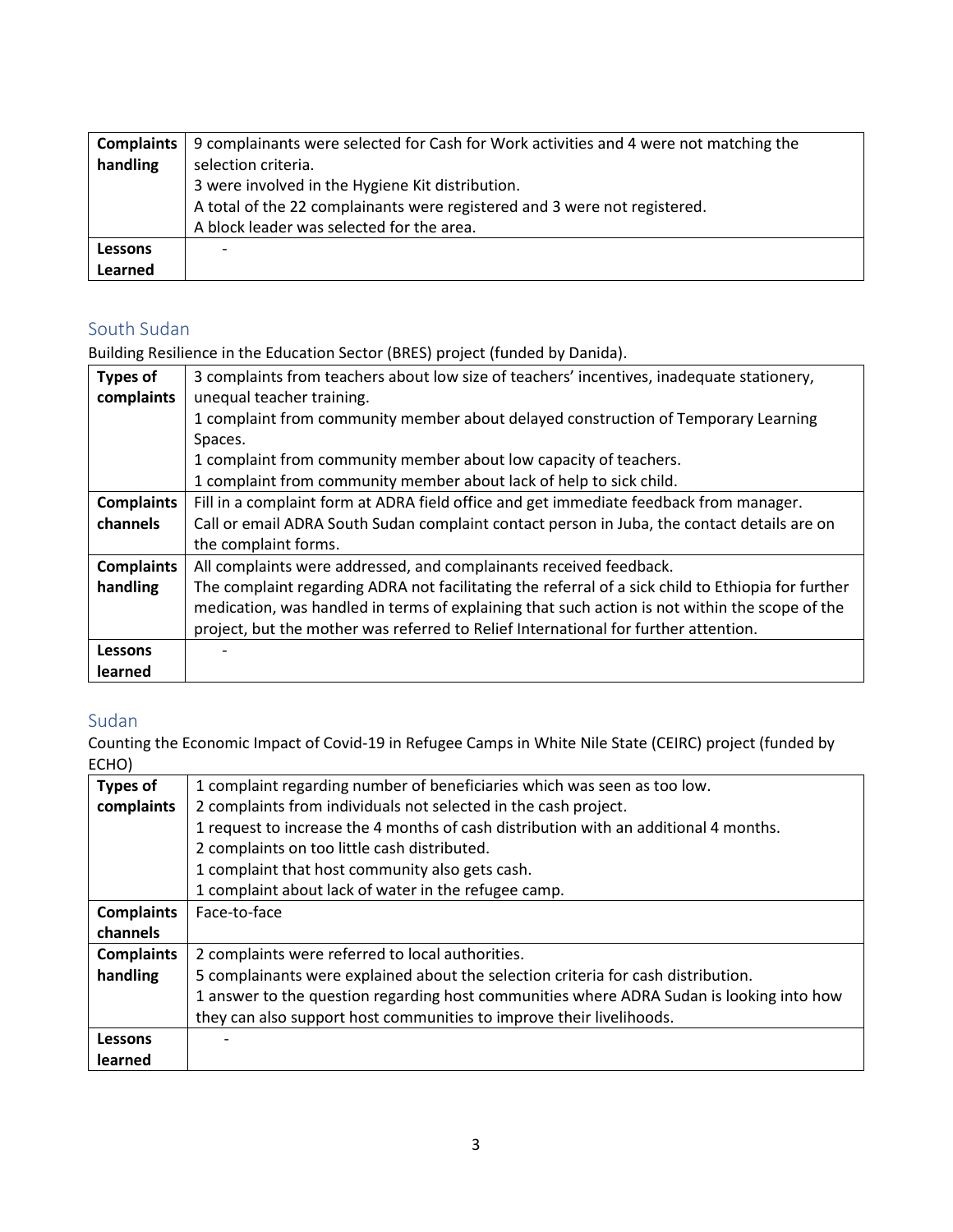## <span id="page-4-0"></span>Ethiopia

Resilience in the Horn of Africa (RiHA) project (funded by Danida)

| <b>Types of</b>   | No complaints.           |
|-------------------|--------------------------|
| complaints        |                          |
| Complaints        | Grievance forms          |
| channels          | Face-to-face             |
| <b>Complaints</b> | $\overline{\phantom{0}}$ |
| handling          |                          |
| Lessons           | $\overline{\phantom{0}}$ |
| learned           |                          |

## <span id="page-4-1"></span>Uganda

Action for Social Change (ASC) project (funded by Danida)

| <b>Types of</b>   | 3 complaints concerning delays in funds transfers to implementing CBOs                          |
|-------------------|-------------------------------------------------------------------------------------------------|
|                   |                                                                                                 |
| complaints        | 2 complaints from district authorities about ADRA not supplying items for Covid-19 mitigation   |
|                   | during the second Covid-19 break out in Uganda.                                                 |
|                   | 5 complaints from local government leaders concerning ADRA's programme approach which is        |
|                   | not supporting direct service delivery or handouts.                                             |
|                   | 1 complaint about ADRA Uganda's recruitment processes which require applicants to have          |
|                   | internet access                                                                                 |
|                   | 1 complaint from CBO members about not being selected to receive seed capital for income        |
|                   | generating activities                                                                           |
| <b>Complaints</b> | Complaint box in each ADRA (ASC) district office.                                               |
| channels          | Complaints were received face-to-face by field staff in the ADRA field office and during weekly |
|                   | district meetings                                                                               |
| <b>Complaints</b> | The complaint concerning delays in funds was resolved by updating the documents in the          |
| handling          | bank. The ASC programme manager contacted the bank to solve the issue.                          |
|                   | Complaints concerning distribution of Covid-19 mitigation items were handled in a stakeholder   |
|                   | meeting, where ADRA explained and shared with stakeholders the programme budget to be           |
|                   | transparent about the fact that money had not been allocated for such interventions/activities  |
|                   | during the second Covid-19 wave.                                                                |
|                   | The complaints concerning ADRA Uganda's programme approach were handled by explaining           |
|                   | to the district leaders the ASC approach and importance of capacity building.                   |
| <b>Lessons</b>    | Preferred complaints channels by the local communities are face-to-face interaction /           |
| learned           | complaining verbally.                                                                           |

#### <span id="page-4-2"></span>Tanzania

| <b>Types of</b>   | No complaints. |
|-------------------|----------------|
| complaints        |                |
| <b>Complaints</b> | Hotline        |
| channels          |                |
| <b>Complaints</b> | -              |
| handling          |                |